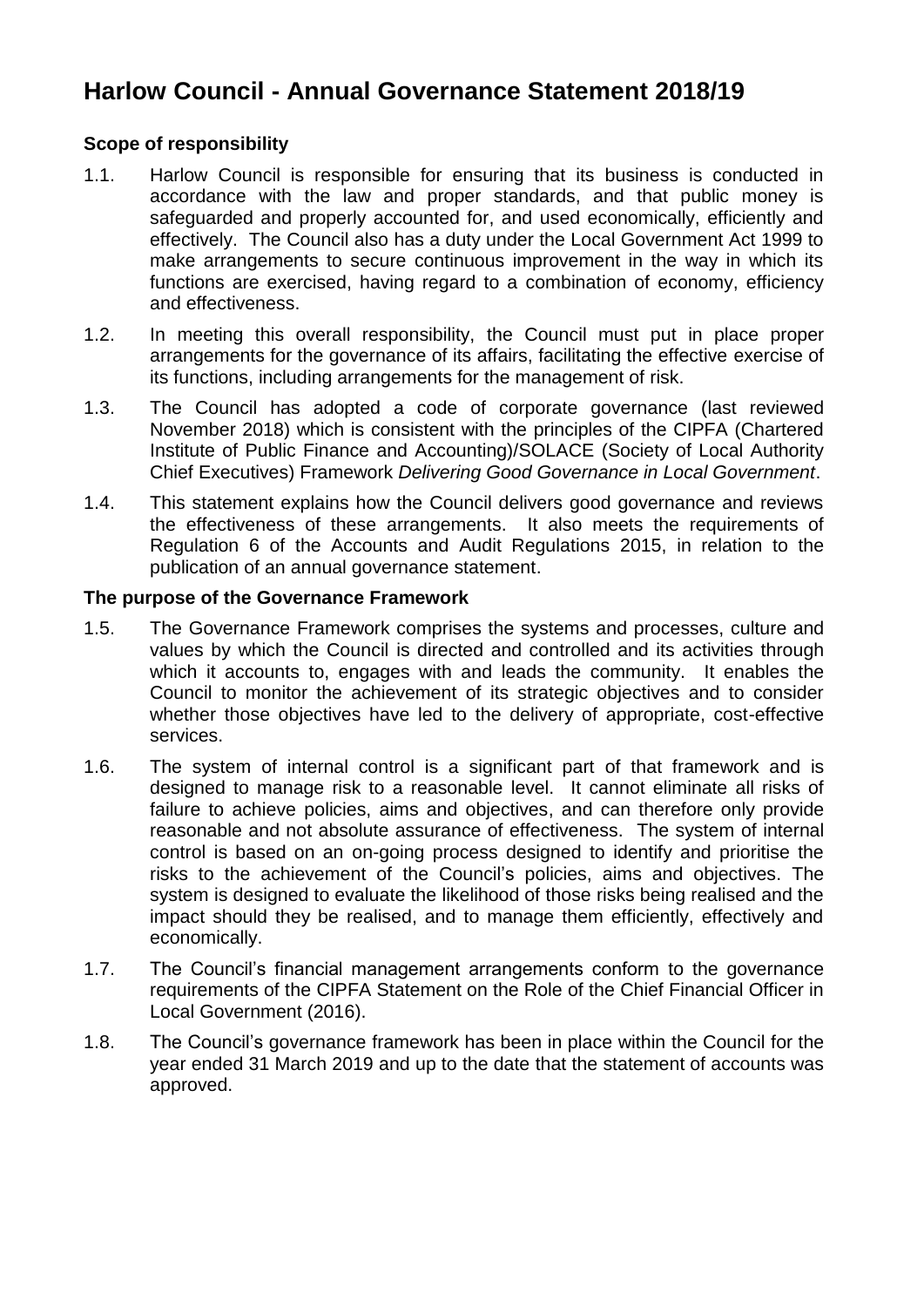# **The Governance Framework**

- 1.9. The Council's Governance Framework has been set up over successive years and is reviewed annually to ensure its continuing effectiveness with regard to the seven CIPFA/SOLACE principles of delivering good governance as updated in 2016, which are:
	- Behaving with integrity, demonstrating strong commitment to ethical values, and respecting the rule of law.
	- Ensuring openness and comprehensive stakeholder engagement.
	- Defining outcomes in terms of sustainable economic, social and environmental benefits.
	- Determining the interventions necessary to optimise the achievement of the intended outcomes.
	- Developing the Council's capacity, including the capability of its leadership and the individuals within it.
	- Managing risks and performance through robust internal control and strong financial management.
	- Implementing good practices in transparency, reporting, and audit, to deliver effective accountability
- 1.10. A brief description of the key elements of Governance Framework in place at Harlow Council is included as Appendix 1. The annual review of the effectiveness of this framework is covered in the next section.

### **Review of effectiveness**

- 1.11. The Council has responsibility for conducting, at least annually, a review of the effectiveness of its governance framework including the system of internal control. The review of effectiveness is informed by:
	- a) the work of the senior management team who have responsibility for the development and maintenance of the governance environment
	- b) the role of the Cabinet and committees, including the Audit and Standards Committee and the Shareholders Sub Committee for the Council's wholly owned subsidiary company Harlow Trading Services
	- c) the Internal Audit Manager's Annual Report
	- d) comments made by the external auditors
	- e) other review agencies and inspectorates
- 1.12. The review has been led by the Corporate Governance Group comprising the Head of Governance, the Section 151 Officer, a Policy and Performance representative, the Internal Audit Manager, the Insurance and Risk Manager, the Legal Services Manager and other officers when they have specific contributions to make. In carrying out the review, the Group has kept in mind the seven CIPFA/SOLACE principles of effective governance. The Group has considered the following evidence:
	- a) Service Assurance Statements each third tier manager, in conjunction with their Head of Service, has completed a self-assessment covering the effectiveness of governance arrangements in their area. The selfassessments, which have been reviewed by Internal Audit, have been used to identify areas for improvement both at a service level and, where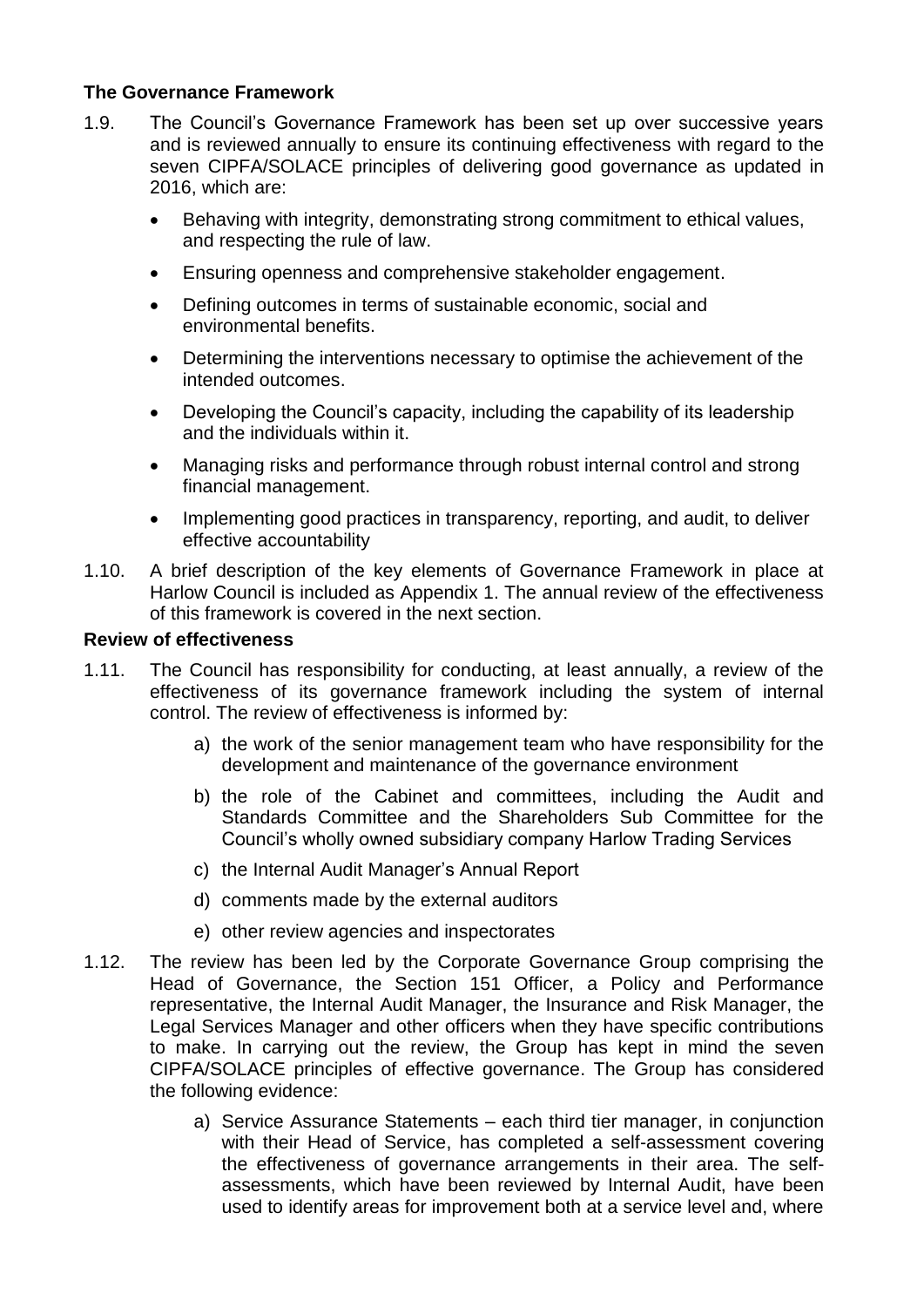more than one service has identified an area for improvement; corporate actions have been added to the improvement plan covered in the next section.

- b) The Internal Audit Manager's annual opinion on the Council's control framework, delivered to the Audit and Standards Committee, as the body charged with governance.
- c) Based upon the results of work undertaken during the year it is the Internal Audit Manager's overall opinion that the Council has an adequate and effective governance, risk management and control framework for 2018/19. Areas for improvement were identified in a number of reviews and action plans agreed. Where significant deficiencies in control processes have been identified by Internal Audit, the actions that the Council's management plan to take will, if implemented satisfactorily, resolve the deficiencies in the appropriate manner.
- d) External audit reports issued during the 2018/19 year. Where these exist, we have also used reports from other agencies and inspectorates.
- 1.13. During the year the Corporate Governance Group has been responsible for monitoring and reviewing the corporate governance framework and for considering specific governance issues as they arise. The work of this group has strengthened many of the Council's governance processes and has addressed issues raised in the Annual Governance Statement. In particular, the group continues to ensure that there is better integration of the assurance framework and that the process for producing the Annual Governance Statement remains robust.
- 1.14. The Corporate Governance Group has undertaken an assessment of the arrangements for governance during 2018/19 and has concluded that arrangements are fit for purpose and working effectively. As a result of this assessment, a small number of governance issues have been identified and in order to further strengthen arrangements, an action plan to address these issues is set out below.

### **Overall opinion of Harlow's governance arrangements**

1.15. This AGS demonstrates that the Council has sound governance arrangements in place which continue to work well in practice for the 2018/19 financial year. However, the Council is not complacent and areas for improvement or development are detailed below.

### **Governance Issues Identified**

1.16. This final part of the Annual Governance Statement (AGS) outlines the actions taken, or proposed, to deal with significant governance issues identified. The Council's Corporate Governance Group, which monitors and reviews the corporate governance framework, has ensured that the issues raised in the previous AGS have been addressed as detailed in Table 1 below: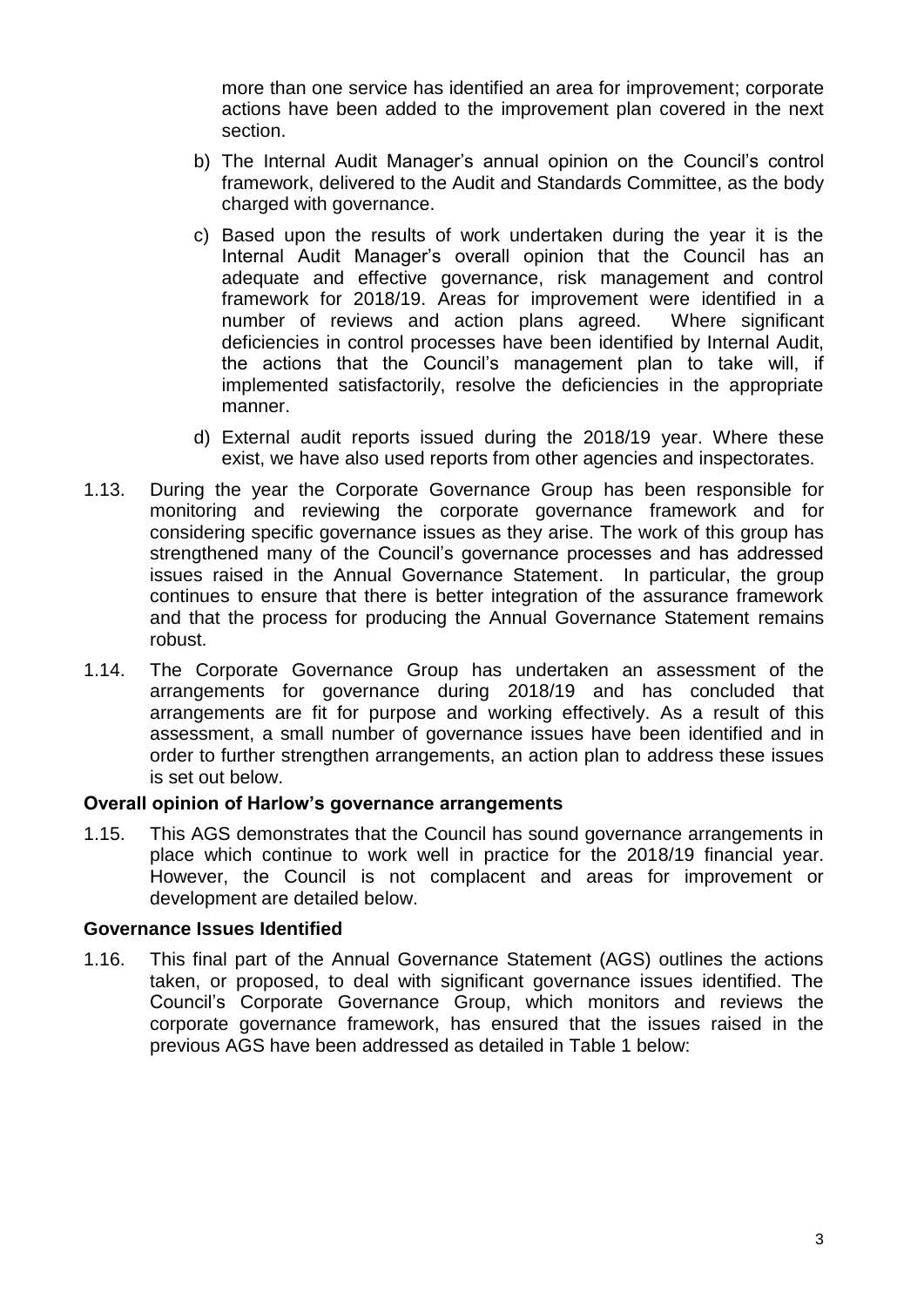#### **Table 1 – Progress on significant governance issues identified in the 2017/18 AGS**

| Significant issue identified in 2017/18                 | Action taken in 2018/19 to address the                                                                                                                                                                                                                                                                                                                                                                                                                                     |  |
|---------------------------------------------------------|----------------------------------------------------------------------------------------------------------------------------------------------------------------------------------------------------------------------------------------------------------------------------------------------------------------------------------------------------------------------------------------------------------------------------------------------------------------------------|--|
| <b>AGS</b>                                              | <b>issue</b>                                                                                                                                                                                                                                                                                                                                                                                                                                                               |  |
| 1. General Data Protection Regulations                  | The number of self-reported data breaches                                                                                                                                                                                                                                                                                                                                                                                                                                  |  |
| (GDPR): On 25 May 2018, the EU General                  | to the Information Commissioner's Office                                                                                                                                                                                                                                                                                                                                                                                                                                   |  |
| Data Protection Regulation came into force.             | during 2018/19 was low, being two. The                                                                                                                                                                                                                                                                                                                                                                                                                                     |  |
| It is important the Council not only maintains          | ICO took no further action as they placed                                                                                                                                                                                                                                                                                                                                                                                                                                  |  |
| compliance but ensures there is a                       | reliance on the action plan submitted with                                                                                                                                                                                                                                                                                                                                                                                                                                 |  |
| continuous process for improvement too.                 | each notification.                                                                                                                                                                                                                                                                                                                                                                                                                                                         |  |
|                                                         | GDPR across the Council is overseen by<br>the Officer Information Governance Group.<br>Membership includes the Council's Data<br>Protection Officer, who works in conjunction<br>with Internal Audit to ensure data protection<br>compliance.                                                                                                                                                                                                                              |  |
| Common theme from the Service Assurance Statements was: |                                                                                                                                                                                                                                                                                                                                                                                                                                                                            |  |
| 2. Business Continuity Plan (BCP)                       | Progress against this is being monitored by                                                                                                                                                                                                                                                                                                                                                                                                                                |  |
| testing: Testing regimes to be introduced to            | the Corporate Governance Group.                                                                                                                                                                                                                                                                                                                                                                                                                                            |  |
| verify the effectiveness of business                    | The updated corporate business continuity                                                                                                                                                                                                                                                                                                                                                                                                                                  |  |
| continuity plans, provide training to                   | plan/emergency plan has been reviewed by                                                                                                                                                                                                                                                                                                                                                                                                                                   |  |
| participants on what to do in a real scenario           | Senior Management Board, who approved                                                                                                                                                                                                                                                                                                                                                                                                                                      |  |
| and identify areas where the plan needs to              | the need for a testing regime to be                                                                                                                                                                                                                                                                                                                                                                                                                                        |  |
| be strengthened.                                        | implemented.                                                                                                                                                                                                                                                                                                                                                                                                                                                               |  |
|                                                         | A desk top exercise took place during<br>2018/19 which included Heads of Service<br>and Third Tier Managers, with a more<br>extensive test planned when the Council's<br>telephony system has been upgraded. In<br>the meantime, IT disaster recovery<br>arrangements at Latton Bush have been<br>tested in conjunction with service users.<br>Critical Incident Training involving<br>Councillors, senior officers and key staff<br>took place on Monday 15th April 2019. |  |

1.17. In preparing this statement and reviewing the effectiveness of the Council's governance arrangements, the following areas have been identified for improvement. These are set out in the table below, together with the steps to be taken to address them:

### **Table Two: Areas for improvement or monitoring during 2019/20**

| Key improvement/review area                                                                                                                                                         | Action to be taken in 2019/20                                                                                                                                                                                                                                                        |  |  |  |
|-------------------------------------------------------------------------------------------------------------------------------------------------------------------------------------|--------------------------------------------------------------------------------------------------------------------------------------------------------------------------------------------------------------------------------------------------------------------------------------|--|--|--|
| 1. Harlow Trading Services (HTS) Group:<br>With the expansion of the HTS Group, and<br>the potential for further entities, governance<br>arrangements need to be kept under review. | Review the robustness of governance<br>arrangements, including the role of the<br>Shareholders Sub Committee to ensure it is<br>adequately carrying out the shareholder<br>functions on behalf of the Council and to<br>avoid both officer and member conflict of<br>interests.      |  |  |  |
| 2. Brexit: If there is a 'no deal' Brexit then<br>this may impair the Council's strategic aims<br>and objectives.                                                                   | implications are being regularly<br>The<br>monitored by SMB. The Council liaises<br>with the Local Resilience Forum Lead and<br>with the East of England LGA on Brexit<br>related operational issues and community<br>impact. In turn both these organisations<br>liaise with MHCLG. |  |  |  |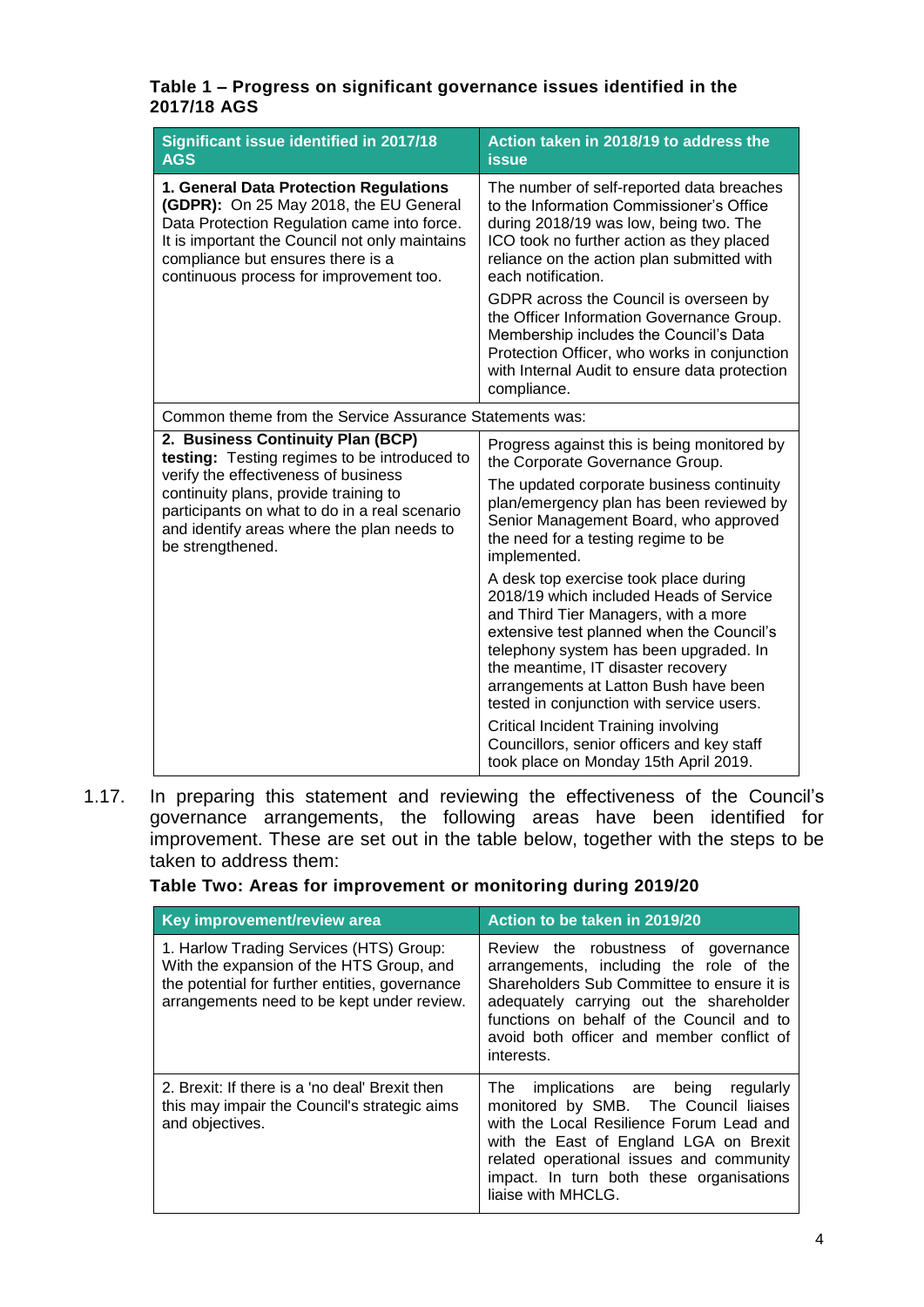| Key improvement/review area                                                                                                                                                                                          | Action to be taken in 2019/20                                                                                                                                                                                                                                                                                                                               |  |  |  |  |
|----------------------------------------------------------------------------------------------------------------------------------------------------------------------------------------------------------------------|-------------------------------------------------------------------------------------------------------------------------------------------------------------------------------------------------------------------------------------------------------------------------------------------------------------------------------------------------------------|--|--|--|--|
| Common theme from the Service Assurance Statements were:                                                                                                                                                             |                                                                                                                                                                                                                                                                                                                                                             |  |  |  |  |
| 3. Operational risk management: Recording<br>of key operational risks could be improved to<br>ensure they feed into the corporate risk<br>management process and for better<br>identification of interrelated risks. | This will be addressed through the roll out<br>of the new risk strategy, review of the<br>Council's risk appetite and assessment of<br>the Council's risk maturity which will allow<br>benchmarking of risk management within<br>the Council against best practice and<br>establish how well risk management as a<br>discipline is embedded and integrated. |  |  |  |  |
| 4. Project management: Lack of corporate<br>approach for projects.                                                                                                                                                   | Outcomes on the development of project<br>management processes and methodology<br>within the In-Phase system needs to rolled<br>out across the Council                                                                                                                                                                                                      |  |  |  |  |

1.18. The Corporate Governance Group will oversee this action plan over the coming year and report on progress to the Audit and Standards Committee. The Group will ensure that governance issues are promoted, addressed and monitored in a co-ordinated manner throughout the next financial year.

| 1.19.                   | We, the undersigned, are satisfied that these steps will address the<br>need for improvements that were identified in our review of<br>effectiveness. The Council's Governance Group will monitor their<br>implementation and operation throughout the year and report progress<br>as part of our next annual review. |       |  |  |
|-------------------------|-----------------------------------------------------------------------------------------------------------------------------------------------------------------------------------------------------------------------------------------------------------------------------------------------------------------------|-------|--|--|
| Signed:                 |                                                                                                                                                                                                                                                                                                                       | Date: |  |  |
| (Leader of the Council) |                                                                                                                                                                                                                                                                                                                       |       |  |  |
| Signed:                 |                                                                                                                                                                                                                                                                                                                       | Date: |  |  |
|                         | (Managing Director)                                                                                                                                                                                                                                                                                                   |       |  |  |